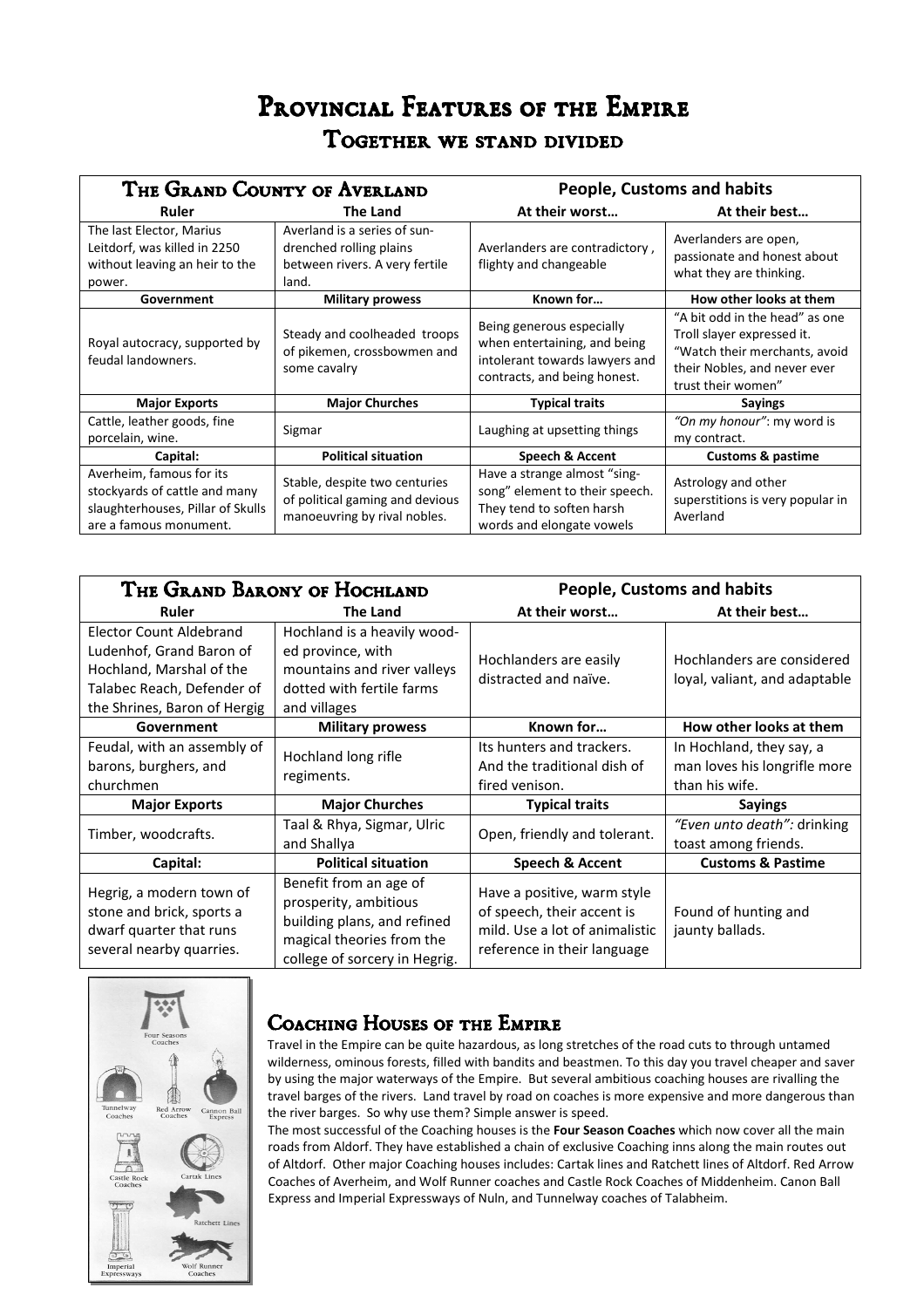### *The Grand Duchies of Middenheim & Middenland*

#### **People, Customs and habits**

| Ruler                         | <b>The Land</b>                 | At their worst                 | At their best                     |
|-------------------------------|---------------------------------|--------------------------------|-----------------------------------|
| <b>Elector Count Boris</b>    |                                 |                                | Middenlanders are staunch         |
| Todenbringer, Graf of         | Middenland compromises a        |                                | defenders of pride, property,     |
| Middenheim, Grand Duke of     | vast swath of territory, con-   | Middenlanders are a fractious, | traditions and justice.           |
| Middenland, Prince of         | taining ancient forests, wet-   | intolerant group, quick to     | <b>Distinguishing marks</b>       |
| Carroburg, Protector of the   | lands, hills and grassland, it  | mock and pummel those          |                                   |
| Drakwald, Warden of the       | includes the silver rich Middle | different from them.           |                                   |
| Middle Mountains, Beloved of  | Mountains.                      |                                | Long beards and shaven heads.     |
| Ulric                         |                                 |                                |                                   |
| Government:                   | <b>Military prowess</b>         | Known for                      | How other looks at them           |
| Middenheim, feudal with       |                                 |                                |                                   |
| powerful bureaucracy;         | The Knights Panther and the     | Their provincial dish-the      | They are coarse, arrogant and     |
| Middenland, feudal with       | Knights of the White Wolf are   |                                | controlling, wild and hairy       |
| assembly of nobles burghers,  | powerful shock troops.          | spiced sausage.                | men.                              |
| and churchmen in Carroburg    |                                 |                                |                                   |
| <b>Major Exports</b>          | <b>Major Churches</b>           | <b>Typical traits</b>          | <b>Sayings</b>                    |
| Wine, iron, wool and woollen  |                                 |                                | "I'll raise my torch to it": I'll |
| goods, silver from the Middle | ULRIC!!!                        | Laconic and brusque            |                                   |
| mountains.                    |                                 |                                | protest this.                     |
| Capital                       | <b>Political situation</b>      | Speech & Accent                | <b>Customs &amp; Pastime</b>      |
| Middenheim, The greatest city |                                 |                                |                                   |
| of the north, sits atop a     | Stable, despite their habit of  | Have harsh tones, and use      | Staying stubborn and hating       |
| mountain, home to the Cult of | rabble-rousing.                 | archaic words and grammar.     | change.                           |
| Ulric.                        |                                 |                                |                                   |

| THE GRAND BARONY OF NORDLAND                                                                                  |                                                                                                                         | <b>People, Customs and habits</b>                                                         |                                                                                               |
|---------------------------------------------------------------------------------------------------------------|-------------------------------------------------------------------------------------------------------------------------|-------------------------------------------------------------------------------------------|-----------------------------------------------------------------------------------------------|
| Ruler                                                                                                         | <b>The Land</b>                                                                                                         | At their worst                                                                            | At their best                                                                                 |
| Elector Count Theoderic<br>Gausser, Grand Baron of<br>Nordland, Prince of                                     | The land is carved out from<br>solid woodlands and barren<br>shoreline. New settlements<br>along Laurelorn forest, some | Nordlanders are churlish,<br>uncouth and thoughtless                                      | Nordlanders are solid,<br>straightforward and honest<br>folks.<br><b>Distinguishing marks</b> |
| Salzenmund, Lord of Laurelorn<br>and Duke of Marienburg,<br><b>Terror of the Norscans</b>                     | illegal creates tension between<br>the Laurelorn realm of elves<br>and humans.                                          | speakers.                                                                                 | Traces of Norscan bloodlines.<br>Hairy and bearded.                                           |
| Government                                                                                                    | <b>Military prowess</b>                                                                                                 | Known for                                                                                 | How other looks at them                                                                       |
| Feudal                                                                                                        | <b>Extremely brave Pikemen</b>                                                                                          | Famous Story Tellers and<br>renown hunters and foresters                                  | They are the loudest and<br>frankest of all the Empire, but<br>have no common sense.          |
| <b>Major Exports</b>                                                                                          | <b>Major Churches</b>                                                                                                   | <b>Typical traits</b>                                                                     | <b>Sayings</b>                                                                                |
| Agriculture, Sheep and goat's<br>cheeses, wool and woollen<br>goods, timber.                                  | Taal & Rhya, Ulric                                                                                                      | Vocal, loyal and clannish.                                                                | "it's a Norscan bargain":<br>something agreed under threat<br>of violence                     |
| Capital                                                                                                       | <b>Political situation</b>                                                                                              | Speech & Accent                                                                           | <b>Customs &amp; Pastime</b>                                                                  |
| Salzenmund, home of the<br>Silversmith guild, guarded by<br>the nearby "jutone Castle"<br>built by the Baron. | Stable and orderly. But<br>tensions with Wood-Elves are<br>on the rise as the Baron's<br>ambitions grow steadily.       | A very distinctive speech that<br>is very harsh and fast, more<br>barked out than spoken. | All feast and gatherings have<br>storytelling competitions.                                   |

### Some political facts about the Empire

in the first edition of warhammer there was 12 Grand provinces, not 11 as by today. The "12" grand province was Grand Barony of Sudenland, which now is integrated into the Wissenland province. Reference to this "lost province" can be found in Sigmar`s heir, under the name of Solland.

The title emperor is not inherited by birthright. Rather 15 electors elect the new Emperor. Of that reason, many an elector count tries to vote for an emperor that actually will not use his powers properly. The more incompetent an Emperor is the greater the chance for the Elector counts to grasp more power. This method has backfired more than once, as Karl Franz, The current emperor is quite competent as an Emperor. Although the Emperor has absolute control over all aspects of imperial society, he will in practice be powerless without the support of his 11 Elector-Counts, as well as the 4 Clerical electors.

There are 5 major power blocks in the Empire they are 1) the Emperor, 2) Elector Counts, 3) Independent Towns, 4) the Guilds, and 5) the clergy.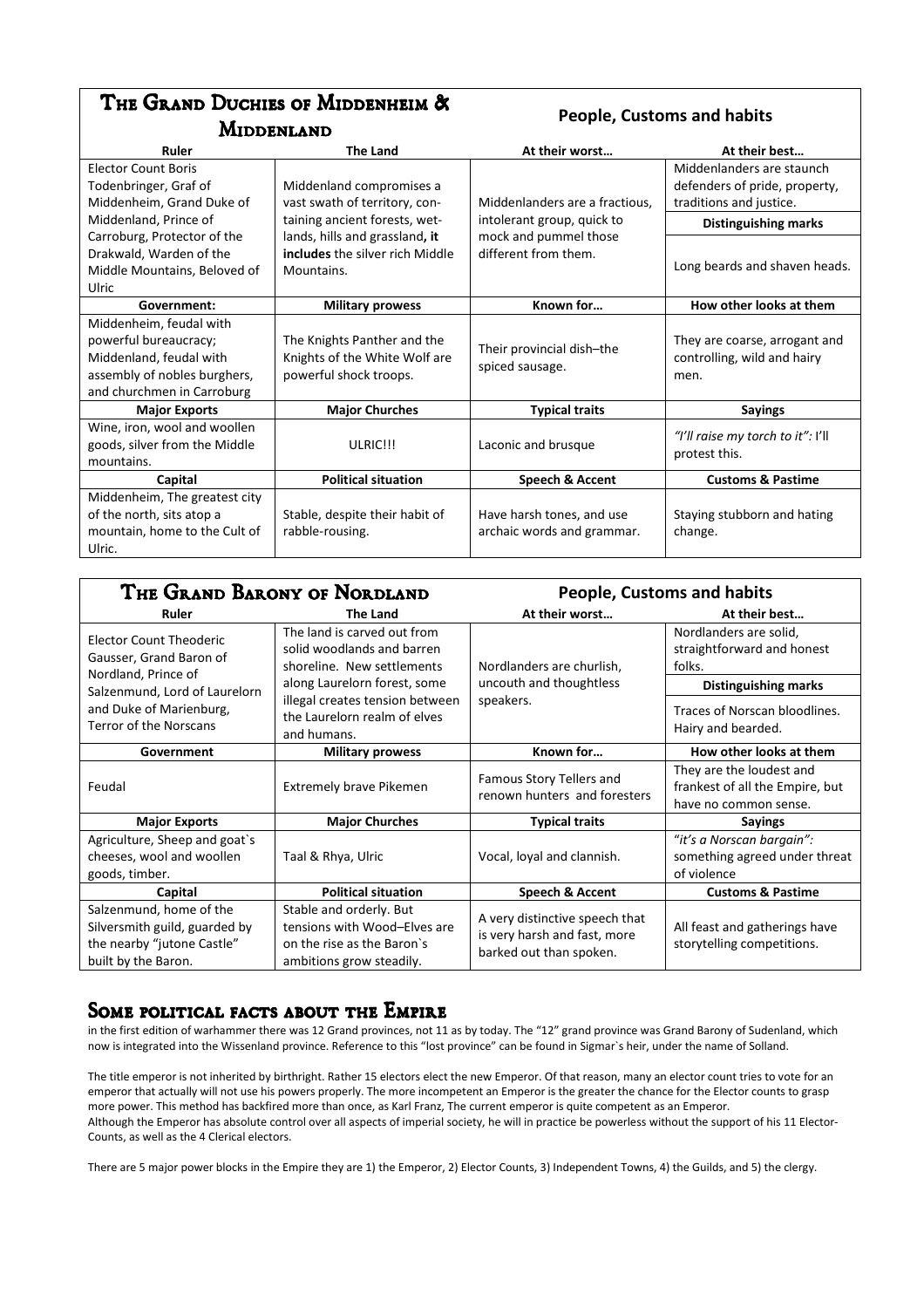| THE LEAGUE OF OSTERMARK                                                                                                                                                                                                 |                                                                                                                                                                     | <b>People, Customs and habits</b>                                                                                                                                                                                            |                                                                                       |
|-------------------------------------------------------------------------------------------------------------------------------------------------------------------------------------------------------------------------|---------------------------------------------------------------------------------------------------------------------------------------------------------------------|------------------------------------------------------------------------------------------------------------------------------------------------------------------------------------------------------------------------------|---------------------------------------------------------------------------------------|
| Ruler                                                                                                                                                                                                                   | <b>The Land</b>                                                                                                                                                     | At their worst                                                                                                                                                                                                               | At their best                                                                         |
| Elector Count Wolfram<br>Hertwig, Chancellor of the                                                                                                                                                                     | Found far east of the capital,<br>it's a sombre bleak land of vast                                                                                                  | Ostermarkers show theatrical                                                                                                                                                                                                 | Ostermarkers are vibrant souls.<br>with a love of life, horses,<br>vodka and dancing. |
| League of Ostermark, Prince of                                                                                                                                                                                          | moors, and grass plains doted                                                                                                                                       | obsession with death and its<br>trappings.                                                                                                                                                                                   | <b>Distinguishing marks</b><br>Stout and thickset, eyes hint of                       |
| Bechafen.                                                                                                                                                                                                               | with ancient battlefields.                                                                                                                                          |                                                                                                                                                                                                                              | Ungol barbaric heritage, Thick<br>moustaches.                                         |
| Government                                                                                                                                                                                                              | <b>Military prowess</b>                                                                                                                                             | Known for                                                                                                                                                                                                                    | How other looks at them                                                               |
| Council of Nobles, headed by<br>Chancellor                                                                                                                                                                              | Excellent cavalry that makes<br>up for unreliable peasant<br>militia.                                                                                               | Breeding good and strong<br>horses, and long drinking<br>binges and elaborate funerals                                                                                                                                       | They are half Kislevite, half<br>peasant and entirely morose.                         |
| <b>Major Exports</b>                                                                                                                                                                                                    | <b>Major Churches</b>                                                                                                                                               | <b>Typical traits</b>                                                                                                                                                                                                        | <b>Sayings</b>                                                                        |
| Woollen goods, beer, timber,<br>riverboats.                                                                                                                                                                             | Ulric, Morr, Sigmar and Taal &<br>Rhya.                                                                                                                             | Depressing monologues.                                                                                                                                                                                                       | "She's wed at night": she is a<br>widow.                                              |
| Capital                                                                                                                                                                                                                 | <b>Political situation</b>                                                                                                                                          | Speech & Accent                                                                                                                                                                                                              | <b>Customs &amp; Pastime</b>                                                          |
| Bechafen, famous for its<br>boatyards and water-powered<br>sawmills of dwarfen design.<br>This gloomy looking town of<br>dark wood have been the<br>capital since the destruction of<br>Mordheim some 500 years<br>ago. | Stable and militaristic.<br>traditional mustering grounds<br>for the armies of the Empire.<br>Good relationship with the<br>Dwarfen King Ungrim of Karak<br>Kadrin. | They speak Reikspiel with and<br>distinct accent, the vowels<br>heavily rounded and "th"<br>sounds as "d". There is a<br>musical quality to their<br>languages filled with Archaic<br>words and borrowed Kislevite<br>terms. | Making fun of Reiklanders,<br>week-long drinking binges and<br>horse racing.          |

| THE GRAND PRINCIPALITY OF OSTLAND                                                                                         |                                                                                                                        | <b>People, Customs and habits</b>                                                                                                       |                                                                                                                       |
|---------------------------------------------------------------------------------------------------------------------------|------------------------------------------------------------------------------------------------------------------------|-----------------------------------------------------------------------------------------------------------------------------------------|-----------------------------------------------------------------------------------------------------------------------|
| Ruler                                                                                                                     | <b>The Land</b>                                                                                                        | At their worst                                                                                                                          | At their best                                                                                                         |
| Elector-Count Valmir von<br>Raukov, Grand Prince of<br>Ostland, Margrave of the<br>Northern March, Hammer of<br>the East. | Almost whole of the land is<br>covered by ominous forest and<br>some grassland, all wrapped<br>around a mountain range | Ostlanders are overly<br>stubborn, proud and<br>intolerant, combined with a<br>jealousy towards the "lucky"<br>provinces of the Empire. | Ostlanders are coolheaded in a<br>crisis, practical and not given<br>to airs and graces. They are<br>proud survivors. |
| Government                                                                                                                | <b>Military prowess</b>                                                                                                | Known for                                                                                                                               | How other looks at them                                                                                               |
| Feudal                                                                                                                    | Stout soldiers and a military<br>history of never yielding<br>grounds.                                                 | For their ability to survive no<br>matter what.                                                                                         | They are bull-headed,<br>notoriously thrifty and will eat<br>anything.                                                |
| <b>Major Exports</b>                                                                                                      | <b>Major Churches</b>                                                                                                  | <b>Typical traits</b>                                                                                                                   | <b>Sayings</b>                                                                                                        |
| Pewter ware, salt, cheeses,<br>vodka.                                                                                     | Sigmar                                                                                                                 | Conservative                                                                                                                            | "In the mud, the blood and the<br>beer!": an old toast.                                                               |
| Capital                                                                                                                   | <b>Political situation</b>                                                                                             | <b>Speech &amp; Accent</b>                                                                                                              | <b>Customs &amp; Pastime</b>                                                                                          |
| Wolfenburg, a beautiful<br>Cityand the crossroad of trade<br>between the Empire and<br>Kislev.                            | Orderly and stable, some<br>corruption remain after the<br>inept rule of the von<br>Tassenincks.                       | Their speech has strange<br>pacing, and Kislevite tones,<br>with pauses in the middle of a<br>sentence.                                 | All communities have a temple<br>or shrine to Sigmar.                                                                 |

### **SAYINGS IN THE EMPIRE**

*"What hold the Empire together, lad is that our mutual dislike of each other is less than our dislike of everyone else."* **–** A PRIEST OF SIGMAR

*"He was born by Morr`s light":* He's an illomened or suspicious person. – Averland

*"I'd sooner burn my bow":* I'll never do that. – Hochland

- *"Draktongue":* Lying or conniving talk.
- Middenland

*"Salt-Cod":* A dead person – Nordland

*"Upon Morr`s plate":* On a battlefield – Ostermark

*"Old soldiers!":* A common drinking toast. – Ostland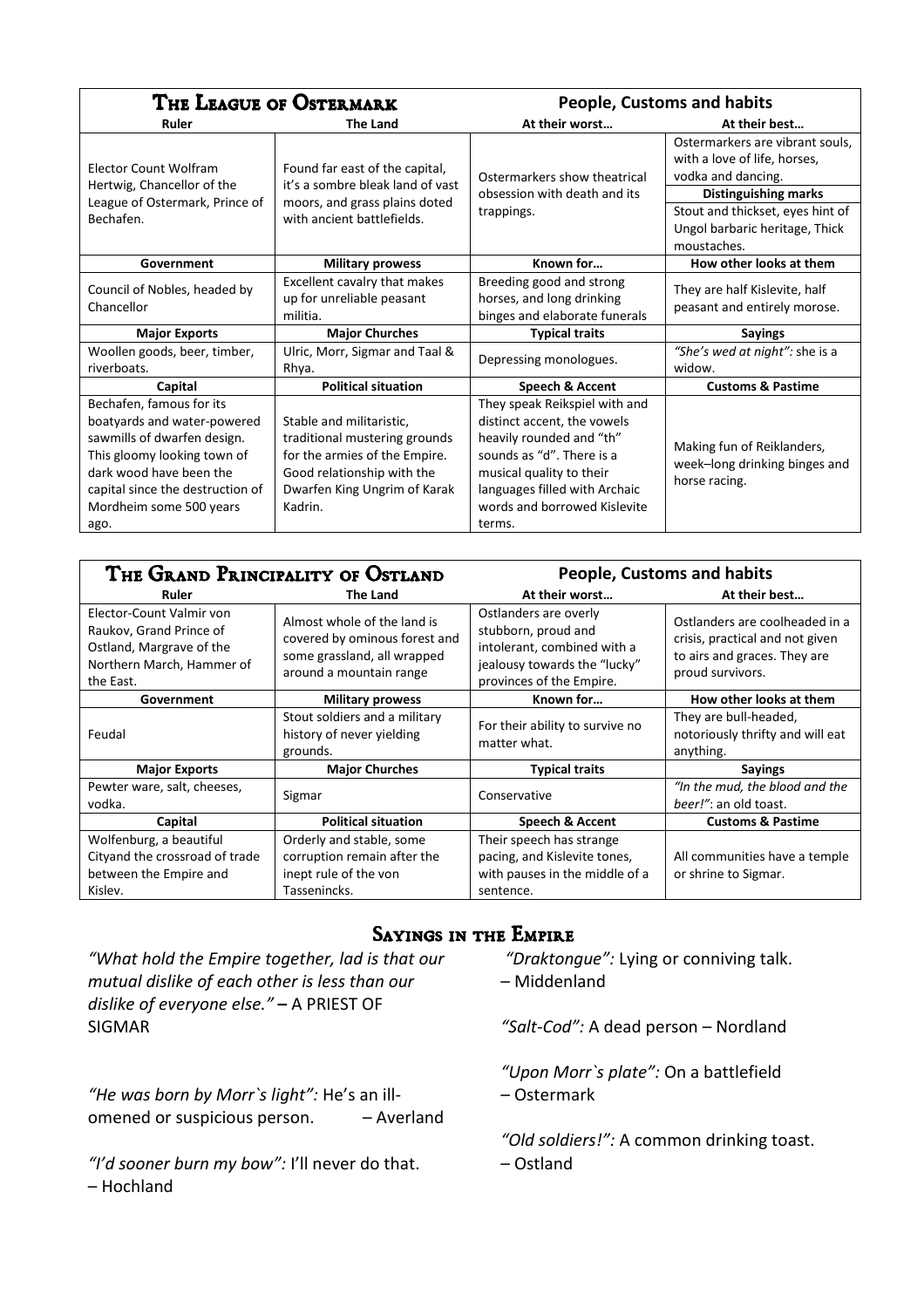| THE GRAND PRINCIPALITY OF REIKLAND                                                                                                                                                   |                                                                                                                                                                             | <b>People, Customs and habits</b>                                       |                                                                                                                      |
|--------------------------------------------------------------------------------------------------------------------------------------------------------------------------------------|-----------------------------------------------------------------------------------------------------------------------------------------------------------------------------|-------------------------------------------------------------------------|----------------------------------------------------------------------------------------------------------------------|
| Ruler                                                                                                                                                                                | The Land                                                                                                                                                                    | At their worst                                                          | At their best                                                                                                        |
| Emperor Karl Franz, Elector-<br>Count and Grand Prince of the<br>Reikland, Prince of Altdorf,<br>Count of the West March,                                                            | The land is blessed with fertile<br>farmland, vineyards, and dairy<br>fields, and mountains doted<br>with mines producing gold,<br>marble, gems and other<br>valuable ores. | Reiklanders are arrogant,<br>overbearing, drunken slaves to<br>fashion. | Reiklanders are friendly,<br>sociable, and open minded.                                                              |
| Government                                                                                                                                                                           | <b>Military prowess</b>                                                                                                                                                     | Known for                                                               | How other looks at them                                                                                              |
| Reikland: feudal, with an<br>assembly of nobles, burghers,<br>and churchmen.<br>Altdorf: directly ruled by the<br>Emperor, supported by a<br>regent and various advisory<br>councils | Possess some of the most<br>disciplined, and trained<br>soldiers of the known world,<br>like the Gryphon legion, and<br>the Imperial Guard.                                 | Starting celebrations at the<br>drop a hat, beautiful women             | The men dress as women, and<br>their women hardly wear any<br>clothes at all. But both are vain<br>and loud mouthed. |
| <b>Major Exports</b>                                                                                                                                                                 | <b>Major Churches</b>                                                                                                                                                       | <b>Typical traits</b>                                                   | <b>Sayings</b>                                                                                                       |
| Wine, textiles, precious metals,<br>iron ore, cheese.                                                                                                                                | Sigmar, Dyrath, Shallya,<br>Haindrich.                                                                                                                                      | Optimistic and educated                                                 | "Dyrath's spindle": Destiny or<br>fate.                                                                              |
| Capital                                                                                                                                                                              | <b>Political situation</b>                                                                                                                                                  | Speech & Accent                                                         | <b>Customs &amp; Pastime</b>                                                                                         |
| Altdorf, the city of spires,<br>home of the Magical colleges.                                                                                                                        | Stable, but being the Capital of<br>the Empire, it teems with<br>scheming and politics.                                                                                     | Speak with clear, almost upper<br>class diction.                        | Adopting foreign cultures and<br>fashion.                                                                            |

| THE GRAND COUNTY OF STIRLAND                                                                                       |                                                                                        | <b>People, Customs and habits</b>                                 |                                                                                                               |
|--------------------------------------------------------------------------------------------------------------------|----------------------------------------------------------------------------------------|-------------------------------------------------------------------|---------------------------------------------------------------------------------------------------------------|
| Ruler                                                                                                              | <b>The Land</b>                                                                        | At their worst                                                    | At their best                                                                                                 |
| Elector Count alberich Haupt-<br>Anderssen, Grand Count of<br>Stirland, Prince of Wurtbad,<br>Overlord of Sylvania | It is a rugged province of highly<br>mixed terrain, with rivers, hills and<br>forests. | Stirlanders are isolationist,<br>suspicious and hidebound.        | Stirlanders are calm, thoughtful<br>and practised at taking their time<br>about things.                       |
| Government                                                                                                         | <b>Military prowess</b>                                                                | Known for                                                         | How other looks at them                                                                                       |
| Feudal, with a consultative council<br>of nobles.                                                                  | Fast cavalry                                                                           | Being superstitious and drinking<br>hot ale.                      | They are a rural and backward lot<br>of savages!<br>Distinguishing marks<br>Short and thickset with dark hair |
| <b>Major Exports</b>                                                                                               | <b>Major Churches</b>                                                                  | <b>Typical traits</b>                                             | <b>Sayings</b>                                                                                                |
| Woollen goods, wine, salted fish,<br>woodcrafts.                                                                   | Sigmar                                                                                 | Suspicious of strangers and making<br>fun of Halflings.           | "Lie with rats, and you'll bear a<br>Halfling": if you keep bad<br>company, bad things will happen<br>to you. |
| Capital                                                                                                            | <b>Political situation</b>                                                             | <b>Speech &amp; Accent</b>                                        | <b>Customs &amp; Pastime</b>                                                                                  |
| Wurtbad, wine capital of the<br>Empire. Famous for its hot spring<br>baths.                                        | Stable but always worried about<br>Sylvania to the east.                               | Their rustic accent and slow<br>speech can be hard to understand. | Found of long, ribald tales and<br>horse racing. Many odd customs<br>and folk belief.                         |

| THE GRAND DUCHY OF TALABECLAND                                                                                            |                                                                                                       | <b>People, Customs and habits</b>                                              |                                                                                     |
|---------------------------------------------------------------------------------------------------------------------------|-------------------------------------------------------------------------------------------------------|--------------------------------------------------------------------------------|-------------------------------------------------------------------------------------|
| Ruler                                                                                                                     | <b>The Land</b>                                                                                       | At their worst                                                                 | At their best                                                                       |
| Elector-Count Helmut<br>Feuerbach, Grand Duke of<br>Talabecland, Beloved of Taal,<br>Margrave of the East March.          | A vast section of land criss-<br>crossed with trade routes, and<br>dominated by the Great Forest      | Talabeclanders can be<br>argumentative, primitive, hard<br>drinking, and mean. | Talabeclanders are patient<br>woodsfolk, with a quiet<br>intensity and hounor.      |
| Government                                                                                                                | <b>Military prowess</b>                                                                               | Known for                                                                      | How other looks at them                                                             |
| Feudal, with tight central<br>control                                                                                     | Excellent bowmen and<br>unselfish knights.                                                            | Forest craft & lore and their<br>warlike ways.                                 | They are ignorant barbarians<br>who have wild parties in the<br>deep of the forest. |
| <b>Major Exports</b>                                                                                                      | <b>Major Churches</b>                                                                                 | <b>Typical traits</b>                                                          | <b>Sayings</b>                                                                      |
| Salt pork and fish, timber<br>religious icons.                                                                            | Taal & Rhya, Ulric.                                                                                   | Being religious                                                                | "Gone to see if the leaves are<br>green": off on a drinking binge<br>in the woods   |
| Capital                                                                                                                   | <b>Political situation</b>                                                                            | Speech & Accent                                                                | <b>Customs &amp; Pastime</b>                                                        |
| Talabheim, -City of Laws, and<br>home of the powerful<br>Litigant's Guild, lays nested in<br>the centre of a vast crater. | Unstable, as many clans in the<br>Farlic Hills have taken to<br>raiding merchants along the<br>roads. | The speech is smooth with<br>slurred-together words.                           | Brewing moonshine, hunting<br>and honing their lore of the<br>wilds.                |
|                                                                                                                           |                                                                                                       |                                                                                |                                                                                     |